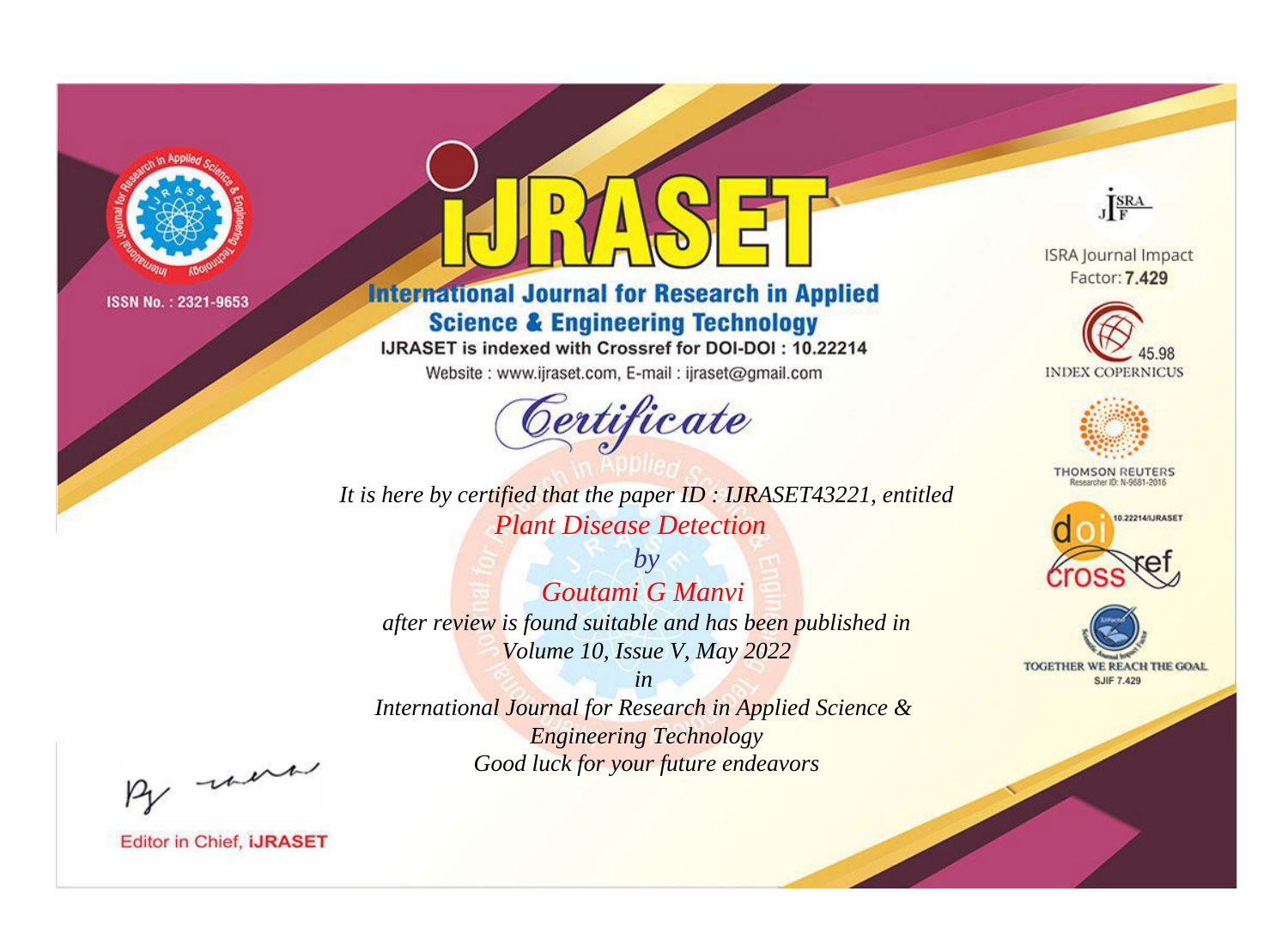

# **International Journal for Research in Applied Science & Engineering Technology**

IJRASET is indexed with Crossref for DOI-DOI: 10.22214

Website: www.ijraset.com, E-mail: ijraset@gmail.com



It is here by certified that the paper ID : IJRASET43221, entitled **Plant Disease Detection** 

 $by$ Gayana KN after review is found suitable and has been published in Volume 10, Issue V, May 2022

 $in$ International Journal for Research in Applied Science & **Engineering Technology** Good luck for your future endeavors



**ISRA Journal Impact** Factor: 7.429





**THOMSON REUTERS** 



TOGETHER WE REACH THE GOAL **SJIF 7.429** 

By morn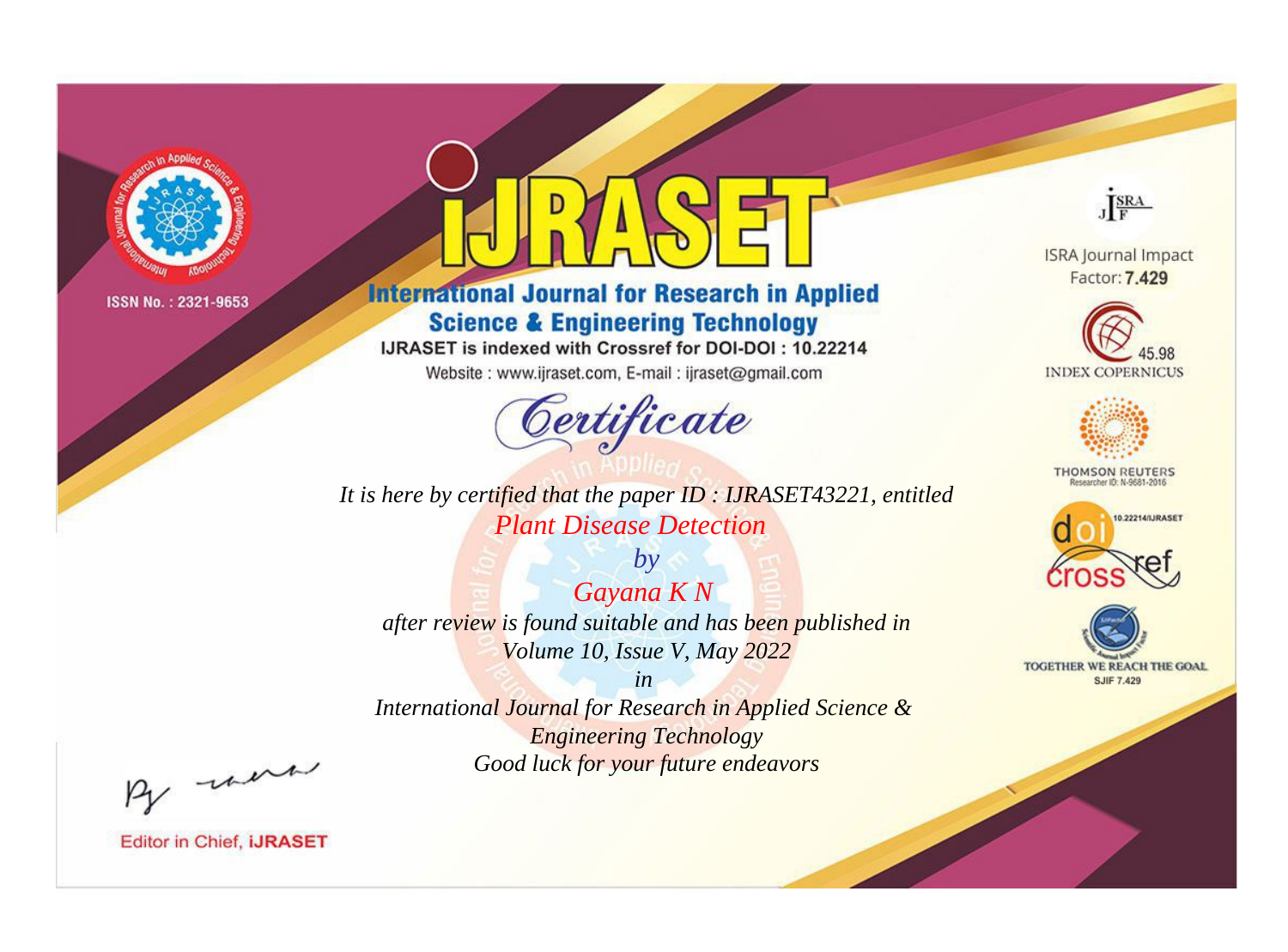

# **International Journal for Research in Applied Science & Engineering Technology**

IJRASET is indexed with Crossref for DOI-DOI: 10.22214

Website: www.ijraset.com, E-mail: ijraset@gmail.com



*It is here by certified that the paper ID : IJRASET43221, entitled Plant Disease Detection*

*by G Ramya Sree after review is found suitable and has been published in Volume 10, Issue V, May 2022*

*International Journal for Research in Applied Science & Engineering Technology Good luck for your future endeavors*

*in* 



**ISRA Journal Impact** Factor: 7.429





**THOMSON REUTERS** 





By morn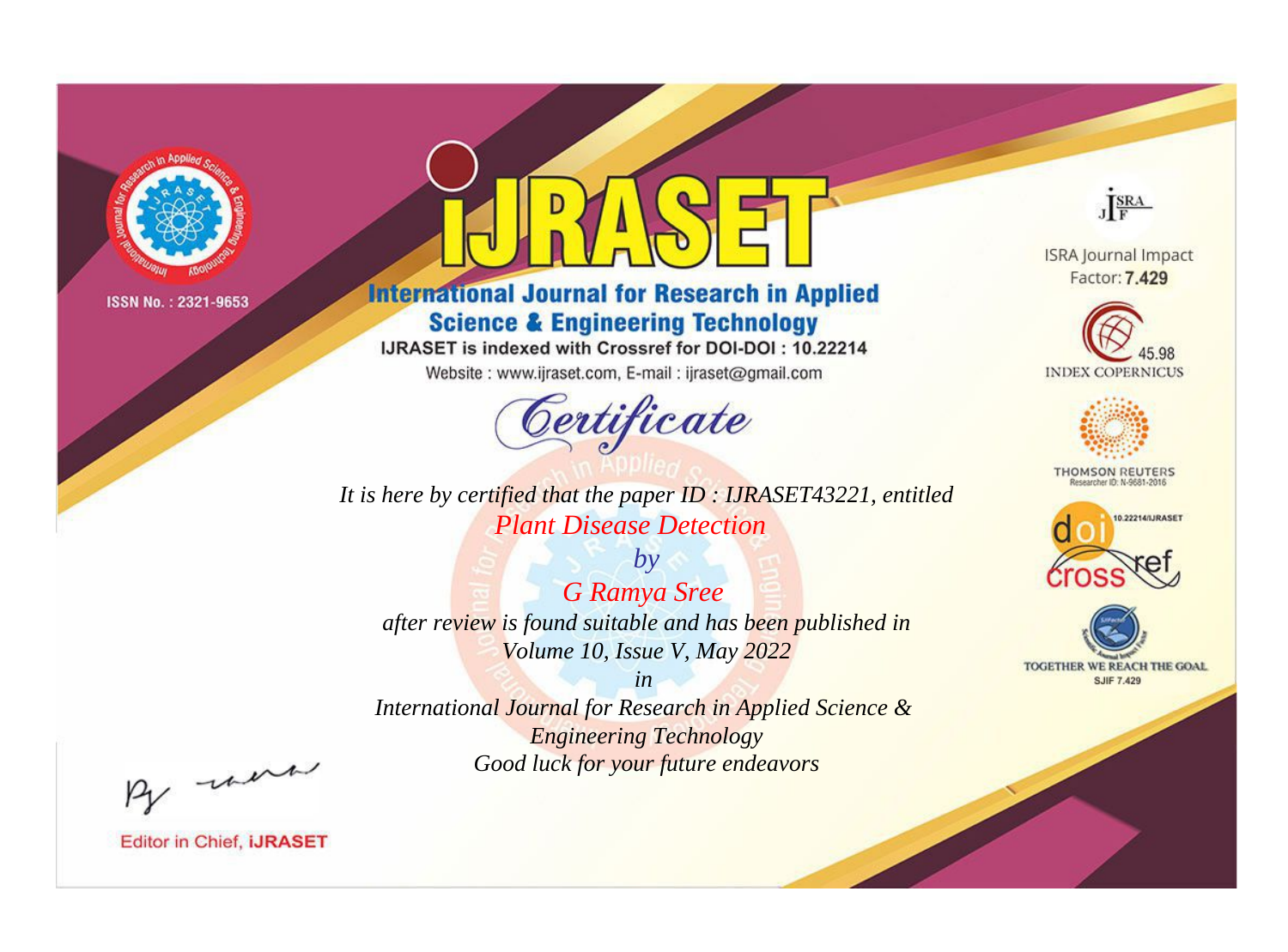

# **International Journal for Research in Applied Science & Engineering Technology**

IJRASET is indexed with Crossref for DOI-DOI: 10.22214

Website: www.ijraset.com, E-mail: ijraset@gmail.com



*It is here by certified that the paper ID : IJRASET43221, entitled Plant Disease Detection*

*by K Divyanjali after review is found suitable and has been published in Volume 10, Issue V, May 2022*

*in International Journal for Research in Applied Science & Engineering Technology Good luck for your future endeavors*



**ISRA Journal Impact** Factor: 7.429





**THOMSON REUTERS** 





By morn